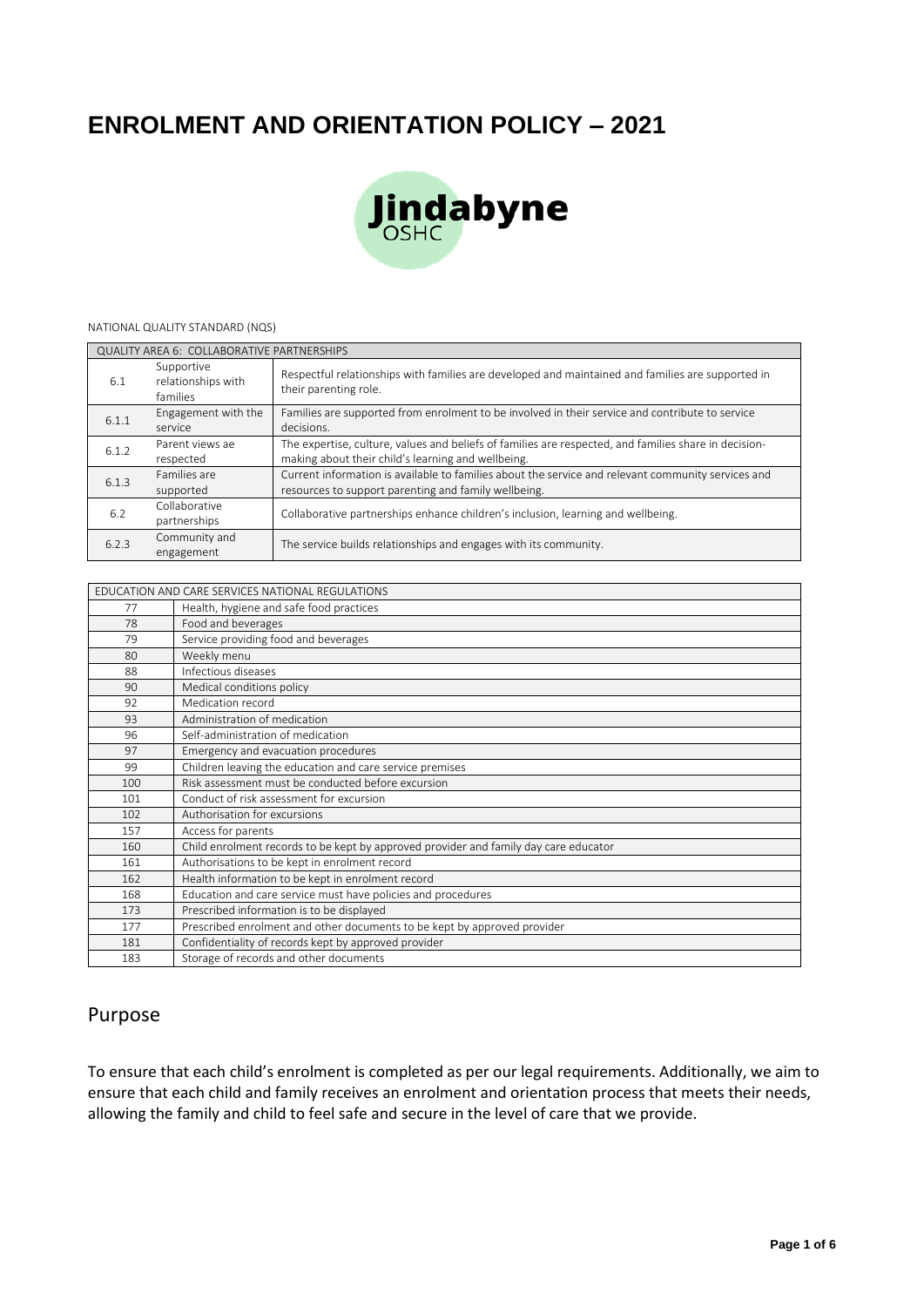## **Procedure**

Jindabyne OSHC accepts enrolments of children aged between preschool age up to 13years.

#### **Waiting List**

Our service has a waitlist which is for families who may not need care straight away but would like care at the service in the future. Families are required to fill out a waitlist form which will be available from the Gidgillys office. There is a waitlist priority for siblings of the children already enrolled in the service.

#### **Enrolment**

The Federal Government has determined priority of access guidelines for allocating places in a government funded childcare service. Though this is not a requirement, many services choose to use this guideline as part of their enrolment process.

- 1. Priority 1: A child at risk of serious abuse or neglect.
- 2. Priority 2: A child of a single parent who satisfies, or of parents who both satisfy the work/training/study test, under Section 14 of the Family Assistance Act.
- 3. Priority 3: Any other child.

Within each priority mentioned above, the following children are to be given priority:

- Children in Aboriginal or Torres Strait Islander families
- Children and families which include a person with a disability
- Children in families which include a person with an individual whose taxable income percentage under Clause 7 of Schedule 2 to the Family Assistance Act is 100%
- Children in families with a non-English speaking background
- Children in socially isolated families
- Children of single parents.

Parents/guardians will be advised that families of children enrolled with third priority access (eg. Child Protection Cases) may be required to alter their days or leave the service in order to provide a place for a higher priority child.

All children are enrolled on a calendar year cycle. All enrolments will be reviewed each term.

#### **Enrolment Form**

Each family is required to provide the service with a completed enrolment form. Where enrolling families are not fluent in English the enrolment meeting will, wherever possible be conducted with assistance. At enrolment parents are encouraged to provide any further information about their child that will support continuity of care between home and the service.

The enrolment record will include but not limited to **(National Regulation 160)**:

- Full name, date of birth and address of the child.
- Name, address and contact details of each parent of the child; any emergency contacts; any person nominated by the parent to collect the child from the service; any person authorised to consent to medical treatment or to authorise administration of medication to the child; any person authorised to give approval for an educator to take the child out of the service.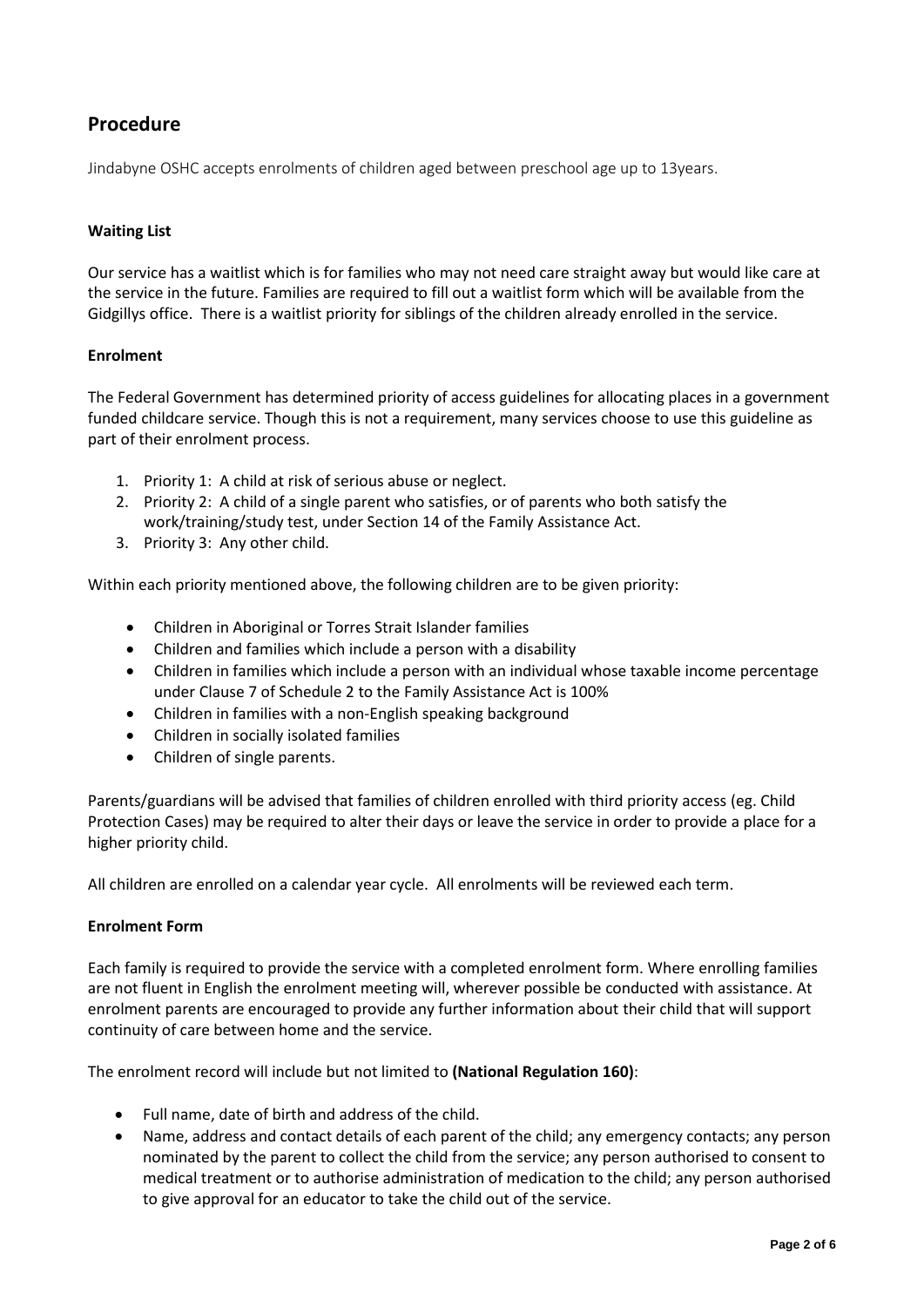- Details of court orders, parenting orders or plans.
- Language used in the child's home.
- Cultural background of the child and child's parents.
- Any special considerations for the child (e.g. cultural, religious or dietary requirements or additional need).
- Authorisations for our service to seek medical treatment for the child from a registered medical practitioner, hospital or ambulance service, and transportation of the child by an ambulance service.
- Details of any specific health care needs of the child including any medical condition.
- Details of any allergies, dietary requirements and or anaphylaxis diagnosis.
- Any medical management plan, anaphylaxis/asthma/diabetic management or risk minimisation plan.
- Immunisation status of the child.

A Privacy Statement attached to the enrolment form which details:

- the name and contact details of the service
- the fact that enrolling parents/guardians are able to gain access to their information
- why the information is collected
- the organisations to which the information may be disclosed
- any law that requires the particular information to be collected
- the main consequences for not providing the required information.

Enrolment Forms may be updated annually or when a family's circumstances change, to ensure information is current and correct.

#### **Parenting Order**

The National Regulations requires our service to have details of all custodial and access arrangements **(National Regulation 160(c)(d))**.

- Enrolling family members are responsible for informing the Director of custody and access arrangements on enrolment and must advise the Director immediately of any subsequent alterations to these arrangements.
- All relevant legal documentation is to be shown to the Director and a copy will be maintained in the child's enrolment record.

#### **Orientation**

We believe orientation is an important process where educators are able to get important information about the new child's needs and those of the family.

During orientation, Educators will discuss the following in order to gain a better understanding in supporting the family:

- Service philosophy and curriculum.
- The family's needs and expectations.
- The child's interests.
- Any allergies and emergency plans for the child.
- The cultural and/or linguistic background for families from non-English speaking backgrounds
- The Service and room routine.
- Any court orders that are applicable to the child.

#### **Child Care Subsidy**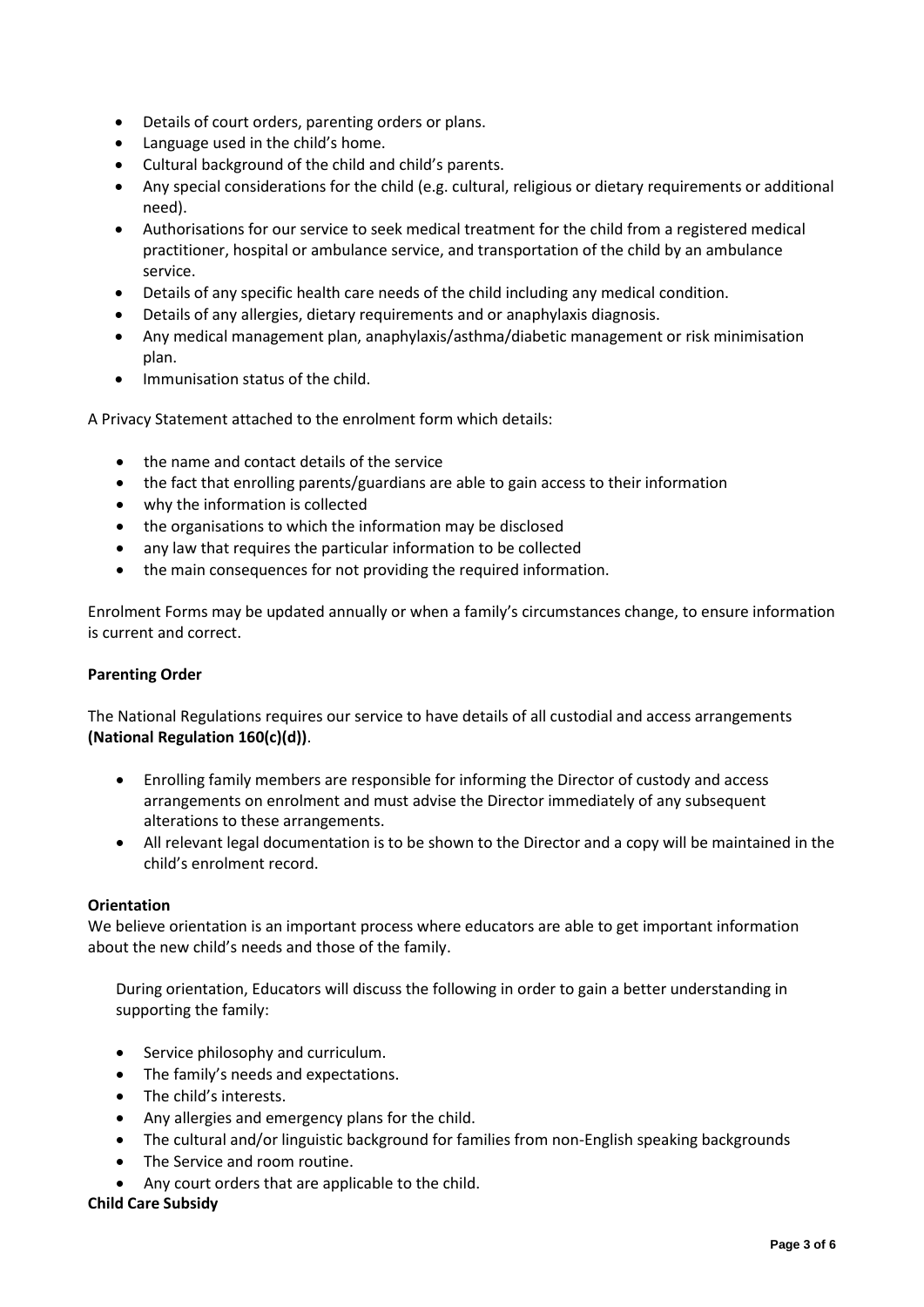Child Care Subsidy (CCS) replaces the Child Care Benefit (CCB) and Child Care Rebate (CCR) with a single, means-tested subsidy.

Families must complete the 'Child Care Subsidy Assessment' Task online through the myGov website. Child Care Subsidy is paid directly to providers to be passed on to families as a fee reduction.

Families will contribute to their childcare fees and pay the Service the difference between the fee charged and the subsidy amount.

### **Responsibilities of the Approved Provider**

- Ensure the service operates in line with the Education and Care Services National Law and Education and Care Services National Regulations with regard to the delivery and collection of children at all times **(National Regulation 99).**
- Provide opportunities (in consultation with the Nominated Supervisor and staff) for interested families to attend the service during operational hours to observe the program and become familiar with the service prior to their child commencing in the program.
- Ensure that enrolment forms comply with the requirements **(National Regulations 160-162)**.
- Ensure that enrolment records are stored in a safe and secure place and are kept for three years after the last date on which the child was educated and cared for by the service **(National Regulation 181, 183)**.
- Ensure that parents/guardians of a child attending the service can enter the service premises at any time that the child is being educated and cared for, except where this may pose a risk to the safety of children or staff, or conflict with any duty of the Approved Provider, Nominated Supervisor or staff under the Law.
- Ensure that all children enrolled at the service are up to date with their immunisations and that parents provide an AIR Immunisation History Statement to complete child enrolment.

### **Responsibilities of the Nominated Supervisor**

- Provide enrolment application forms.
- Maintain a waiting list.
- Collecting, receipting and banking enrolment fees.
- Offer places in line with this policy and the criteria for priority of access.
- Providing relevant paperwork to families' in accordance with this policy.
- Store completed enrolment application forms in a secure place.

### **Responsibilities of the Educators**

- Act in accordance with the obligations outlined in this policy.
- Respond to enrolment enquiries on a day-to-day basis and referring people to the person responsible for the enrolment process, as required.
- Ensure that enrolment forms are completed prior to the child's commencement at the service.
- Ensure that the parents/guardians of a child attending the service can enter the service premises at any time that the child is being educated and cared for, except where this may pose a risk to the safety of children or staff, or conflict with any duty of the Approved Provider, Nominated Supervisor or staff under the Law **(National Regulation 157)**.
- Develop strategies to assist new families to:
	- o Feel welcome into the service
	- o Become familiar with service policies and procedures;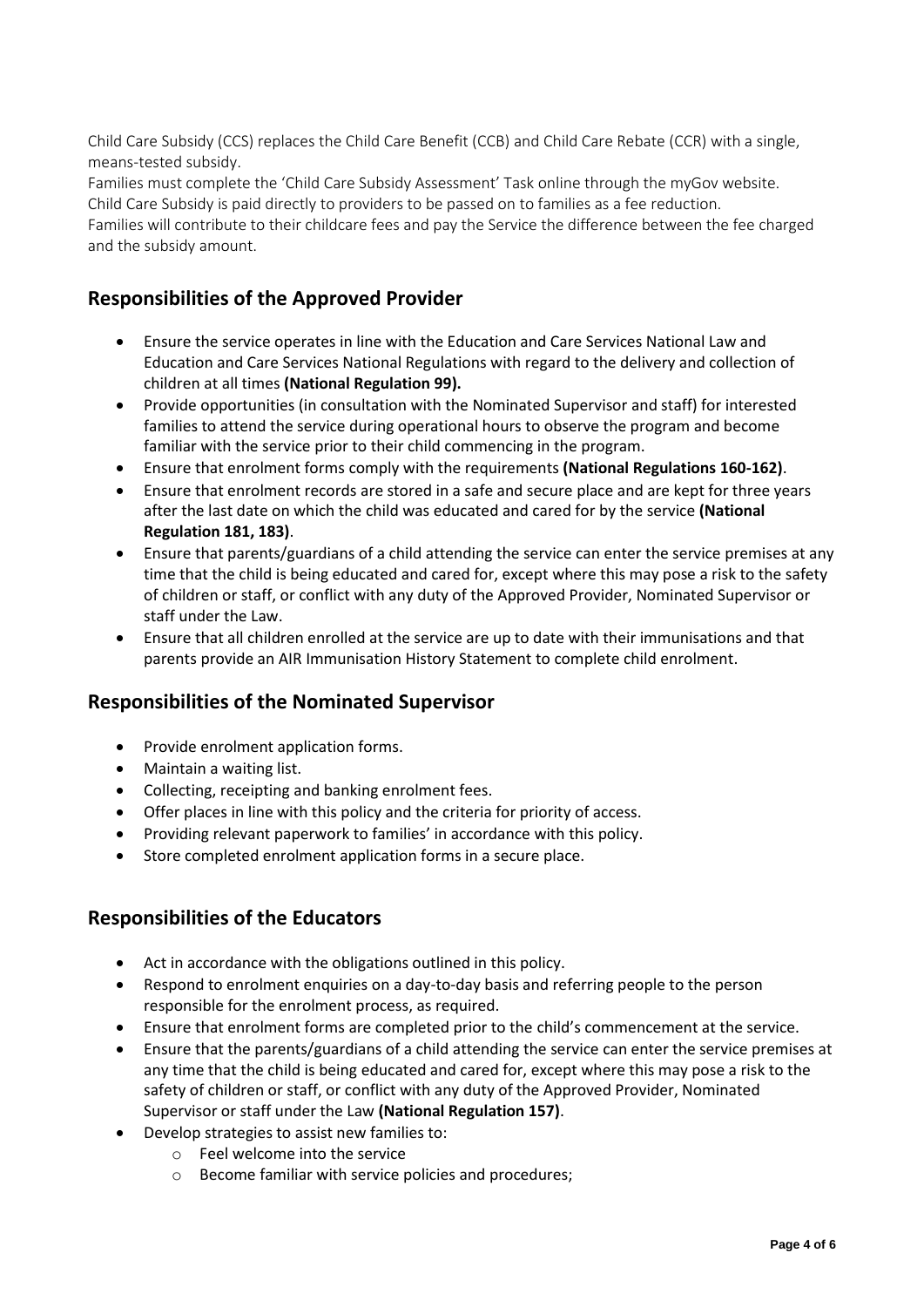- Provide comfort and reassurance to children who are showing signs of distress when separating from family members.
- Share information with parents/guardians regarding their child's progress regarding settling into the service.

### **Responsibilities of the Family**

- Always read and comply with this policy.
- You must provide the service with all required documents before you are considered enrolled in the service.
- To ensure a smooth transition between home and the service, be sure to communicate your child's/family needs as clear as possible.
- Children must be immunised or on a catch-up schedule or have a medical exemption and provide the service with this information to enrol into the service.
- Families are to be advised that since January 2018 children who have not been immunised due to parent's conscientious objection will no longer be able to be enrolled at the Service in NSW. Children who cannot be fully vaccinated due to medical conditions or who are on a recognised catch up schedule will be able to be enrolled on presentation of the appropriate form signed by a medical practitioner.

| <b>Australian Children's Education and</b> | www.acacqa.gov.au                                                            |  |
|--------------------------------------------|------------------------------------------------------------------------------|--|
| <b>Care Quality Authority (ACECQA)</b>     |                                                                              |  |
| <b>Child Care Benefit</b>                  | www.humanservices.gov.au/customer/services/centrelink/child-<br>care-benefit |  |
| <b>Children (Education and Care</b>        | https://www.legislation.nsw.gov.au/#/view/act/2010/104a/full                 |  |
| Services) National Law (NSW) 104a          |                                                                              |  |
| <b>Children (Education and Care</b>        |                                                                              |  |
| Services) National Law (NSW) 104a          |                                                                              |  |
| <b>Education and Care Services</b>         | https://www.legislation.nsw.gov.au/#/view/regulation/2011/653                |  |
| <b>National Regulations</b>                |                                                                              |  |
| <b>Privacy Act (Cth)</b>                   | https://www.legislation.gov.au/Details/C2017C00283                           |  |
| <b>Health Records and Information</b>      |                                                                              |  |
| <b>Privacy Act (NSW)</b>                   |                                                                              |  |
|                                            |                                                                              |  |
| <b>Family Assistance Law</b>               | www.dss.gov.au                                                               |  |

### **Related Statutory Obligations & Considerations**

### **Related Telephone Numbers**

• Early Childhood Education and Care Directorate - 1800 619 113

### **Amendment History**

| <b>Version</b> | <b>Amendment</b>      | Date                          |  |
|----------------|-----------------------|-------------------------------|--|
| 001            | <b>Policy Created</b> | 9 <sup>th</sup> December 2019 |  |
|                |                       |                               |  |